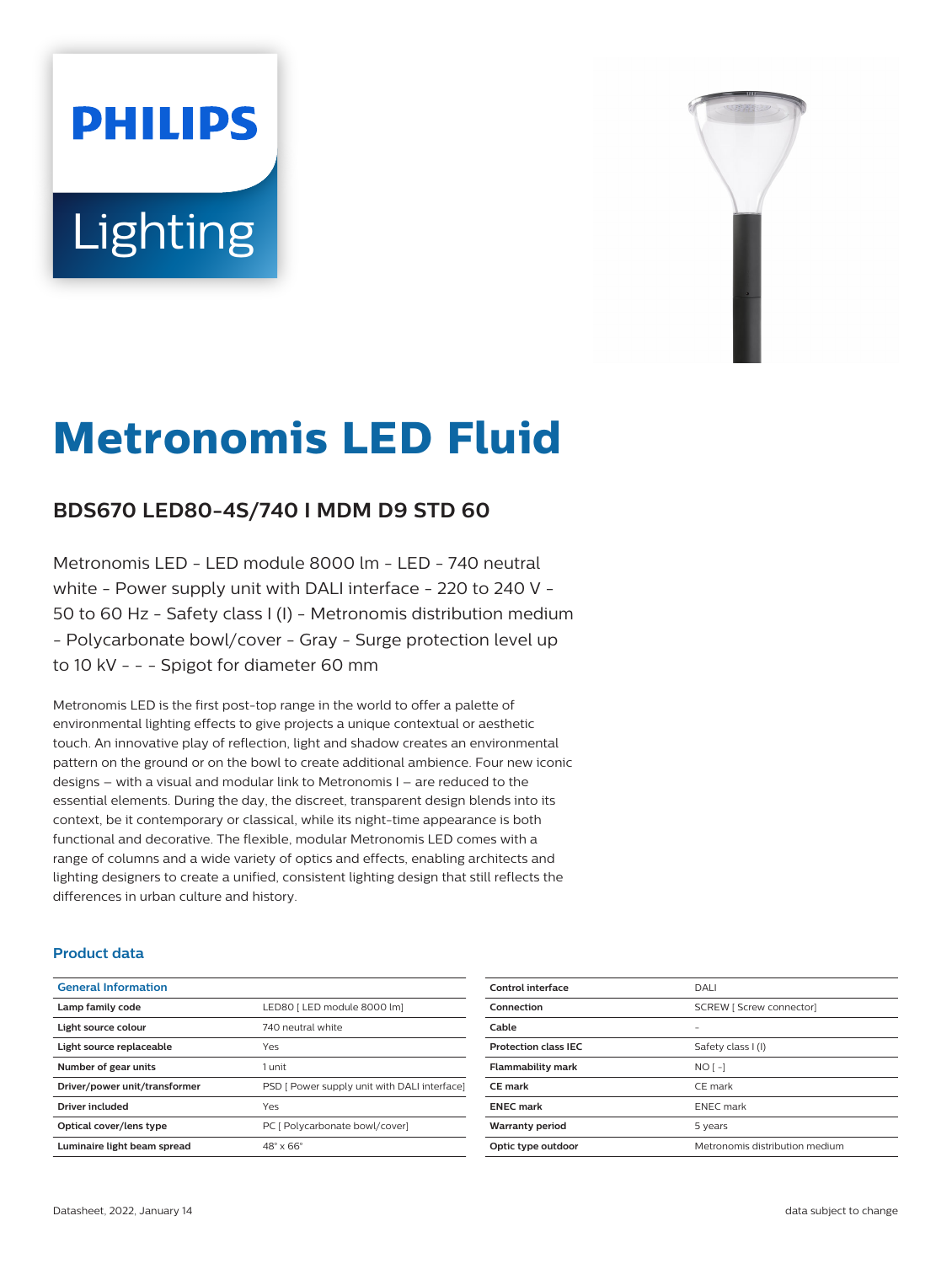## **Metronomis LED Fluid**

| Remarks                                 | * At extreme ambient temperatures the          |
|-----------------------------------------|------------------------------------------------|
|                                         | luminaire might automatically dim down to      |
|                                         | protect components                             |
| Constant light output                   | No                                             |
| Number of products on MCB (16 A type B) | 8                                              |
| <b>EU RoHS compliant</b>                | Yes                                            |
| Light source engine type                | LED                                            |
| Serviceability class                    | Class A, the luminaire is equipped with        |
|                                         | serviceable parts (when applicable): LED       |
|                                         | board, driver, control units, surge-protection |
|                                         | device, optics, front cover and mechanical     |
|                                         | parts                                          |
| <b>Product family code</b>              | BDS670 [ Metronomis LED]                       |
|                                         |                                                |
| <b>Light Technical</b>                  |                                                |
| Upward light output ratio               | 4.92                                           |
| Standard tilt angle post-top            | $\bar{\phantom{a}}$                            |
| Standard tilt angle side entry          |                                                |
|                                         |                                                |
| <b>Operating and Electrical</b>         |                                                |
| <b>Input Voltage</b>                    | 220 to 240 V                                   |
| Input frequency                         | 50 to 60 Hz                                    |
| Inrush current                          | 53 A                                           |
| Inrush time                             | 0.3 <sub>ms</sub>                              |
| Power factor (min.)                     | 0.97                                           |
|                                         |                                                |
| <b>Controls and Dimming</b>             |                                                |
| Dimmable                                | Yes                                            |
|                                         |                                                |
| <b>Mechanical and Housing</b>           |                                                |
| <b>Housing material</b>                 | Aluminum                                       |
| <b>Reflector material</b>               | Polycarbonate                                  |
| Optic material                          | Polycarbonate                                  |
| Optical cover/lens material             | Polycarbonate                                  |
| <b>Fixation material</b>                | Aluminium                                      |
| <b>Mounting device</b>                  | 60 [ Spigot for diameter 60 mm]                |
| Optical cover/lens shape                |                                                |
| Optical cover/lens finish               |                                                |
| Overall height                          | 990 mm                                         |
| <b>Overall diameter</b>                 | 560 mm                                         |
| Effective projected area                | $0.4396$ m <sup>2</sup>                        |
| Colour                                  | Gray                                           |

| <b>Approval and Application</b>              |                                         |
|----------------------------------------------|-----------------------------------------|
| Ingress protection code                      | IP66 [ Dust penetration-protected, jet- |
|                                              | proof]                                  |
| Mech. impact protection code                 | IK10 [20 J vandal-resistant]            |
| Surge protection (common/differential)       | Surge protection level up to 10 kV      |
|                                              |                                         |
| <b>Initial Performance (IEC Compliant)</b>   |                                         |
| Initial luminous flux (system flux)          | 6800 lm                                 |
| <b>Luminous flux tolerance</b>               | $+/-7%$                                 |
| Initial LED luminaire efficacy               | 146 lm/W                                |
| Init. Corr. Colour Temperature               | 4000K                                   |
| Init. Colour rendering index                 | 270                                     |
| Initial chromaticity                         | (0.3818, 0.3796) SDCM <5                |
| Initial input power                          | 46.5 W                                  |
| Power consumption tolerance                  | $+/-10%$                                |
| Init. colour rendering index tolerance       | $+/-2$                                  |
|                                              |                                         |
| <b>Over Time Performance (IEC Compliant)</b> |                                         |
|                                              |                                         |
| Control gear failure rate at median useful   | 10 %                                    |
| life 100,000 h                               |                                         |
| Lumen maintenance at median useful life* L98 |                                         |
| 100,000 h                                    |                                         |
|                                              |                                         |
| <b>Application Conditions</b>                |                                         |
| Ambient temperature range                    | -40 to +50 $^{\circ}$ C                 |
| Performance ambient temperature Tq           | $25^{\circ}$ C                          |
| <b>Maximum dimming level</b>                 | Programmable                            |
|                                              |                                         |
| <b>Product Data</b>                          |                                         |
| Full product code                            | 871951419982800                         |
| Order product name                           | BDS670 LED80-4S/740 I MDM D9 STD 60     |
| EAN/UPC - product                            | 8719514199828                           |
| Order code                                   | 19982800                                |
| SAP numerator - quantity per pack            | 1                                       |
| Numerator - packs per outer box              | 1                                       |
| <b>SAP material</b>                          | 910925868187                            |

**Dimensions (height x width x depth)** 990 x NaN x NaN mm (39 x NaN x NaN in)